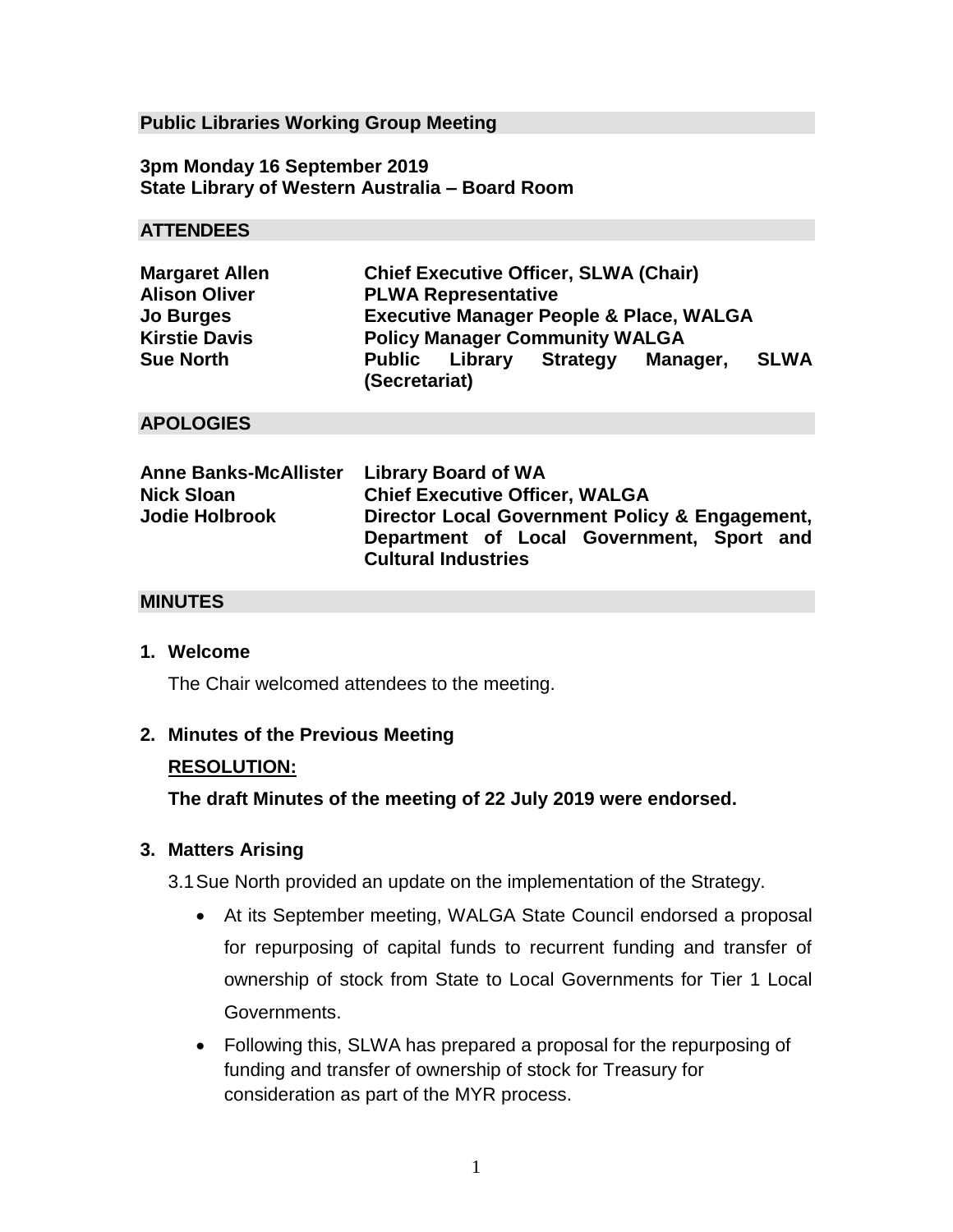- Following the Forum hosted by WALGA in June, SLWA has prepared FAQs on the issues raised including the repurposing of funds and transfer of ownership of stock.
- The Reference Group has met to begin a review of the allocation model.
- Desk-top and in-house modelling of allocation scenarios continues.
- SLWA has commenced drafting of proposed grants application and acquittals paperwork.
- Contact with all local governments to ensure familiarity with the implementation of the Strategy continues with SLWA staff contacting the nominated library services liaison officer.
- SLWA support for local government library services in tiers 2 and 3 was implemented on 1 July and continues to work well.
- 1<sup>st</sup> round of travel bursaries awarded for participation by 12 recipients at PLWA Collections Masterclass.
- Professional development grants agreed and finalised.
- Work by AOT Consulting on the One Card business case is progressing well and is on track for completion in October.
- Playback' workshop held with PLWG & Steering Group to establish process for current state assessment and high-level analysis of requirements.
- Survey undertaken with all LGs to establish current state.
- Workshop held with Steering Group to go through survey findings.
- Survey output summary working paper distributed to Steering Group
- RFI drafted and distributed to establish cost estimates as data from local governments was not robust enough.
- Options assessment workshop with Steering Committee scheduled for 18 September
- 3.2KD noted that there were a number of staff at WALGA who could contribute to this workshop and asked if an agenda and papers for the upcoming Options Assessment Workshop could be sent to her for consideration. SN confirmed that these had already been sent to Nebojsha Franich who is the nominated WALGA representative. An invitation to all representatives was made to nominate a proxy if they could not attend.

# **ACTIONS:**

• **SN to send KD Agenda and paper for Options Assessment Workshop (Completed on 16/9/2019).**